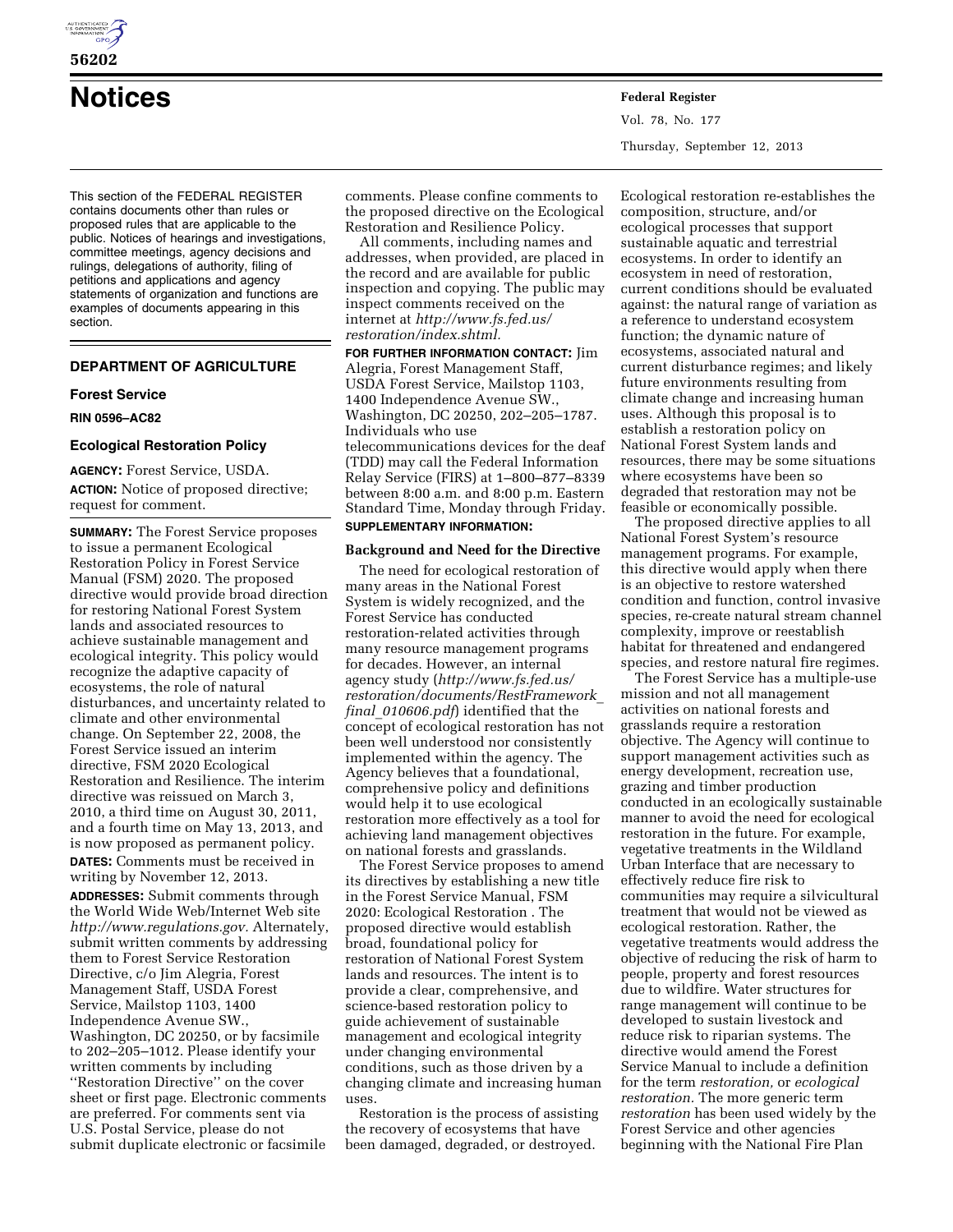*Cohesive Strategy* adopted in 2001, and the *10-Year Comprehensive Strategy and Implementation Plan.* The term *restoration* and associated concepts such as reforestation, resilience, and adaptation, are increasingly used by the Congress, media, stakeholders, general public, scientific community, and leaders, including the Secretary of Agriculture and the Chief of the Forest Service, in their public statements. The directive primarily serves to improve understanding of the term by Forest Service employees, partners, and the public, by clarifying the purpose behind it, as well as its scope and context. This improved understanding will allow the Forest Service to communicate ecological restoration needs more effectively at the local, regional, and national levels.

The policies and ecological principles in this proposed directive are consistent with those in the Forest Service's 2012 Land Management Planning Rule (planning rule). The proposed directive would reinforce the use of adaptive management, scientific information, and collaboration in agency planning and decision-making. The Forest Service twice asked for public comment on the concept and definition of restoration in developing the planning rule, with the release of the Notice of Intent to prepare an environmental impact statement (EIS) for a new rule (December 18, 2009) and again with release of the proposed rule (February 14, 2011). Some public comments stated that the term ''restoration'' needed to be defined. Most respondents who cited the Forest Service definition in the FSM 2020 interim directive generally agreed with it. Others did not agree with the Forest Service definition and offered new definitions. This proposed directive would adopt the definition of restoration from the 2012 planning rule (April 9, 2012) for FSM Chapter 2020— Ecological Restoration. Definitions for other terms proposed for FSM 2020.-5 are from the 2012 planning rule, Agency *National Environmental Policy Act*  (NEPA) regulations, and other sources.

## **Interim Directive**

In 2008, the Chief of the Forest Service determined that a national policy on ecological restoration was needed to ensure a consistent and cohesive approach to restoring the ecological integrity of forest and grassland ecosystems. Since then, the Forest Service has been using an interim directive that lays out an operational definition for ''ecological restoration.'' This interim directive has been in place since September 22, 2008, and was reissued on March 3, 2010. It was

reissued a third time on August 30, 2011, and a fourth time on May 13, 2013. The interim directive expires on November 13, 2014.

### **Regulatory Certification**

#### *Environmental Impact*

The proposed directive establishes broad, foundational policy for restoration of National Forest System lands and associated resources. The Agency procedure at 36 CFR 220.6(d)(2) excludes from documentation in an environmental assessment or environmental impact statement ''rules, regulations, or policies to establish Service-wide administrative procedures, program processes, or instructions.'' This proposed directive constitutes a policy to establish Service-wide administrative procedures, program processes, or instructions consequently the Agency has concluded that the proposed directive falls within the category of actions in 36 CFR 220.6(d)(2) and that no extraordinary circumstances exist which would require preparation of an environmental assessment or environmental impact statement.

#### *Regulatory Impact*

This proposed directive has been reviewed under USDA procedures and *Executive Order 12866, Regulatory Planning and Review.* It has been determined that this is not an economically significant action. This action would not have an annual effect of \$100 million or more on the economy nor adversely affect productivity, competition, jobs, the environment, public health or safety, nor state or local governments. This action would not interfere with an action taken or planned by another agency. This action would not alter the budgetary impact of entitlements, grants, user fees, or loan programs or the rights and obligations of recipients of such programs. However, because of the extensive interest in the management of National Forest System land, this proposed agency directive has been designated as significant and, therefore, is subject to Office of Management and Budget review under Executive Order 12866.

In accordance with OMB circular A– 4, ''Regulatory Analysis,'' a cost/benefit analysis was conducted. The analysis compared the costs and benefits associated with the ''no action'' alternative of not having an agency policy and the alternative of adopting the proposed ecological restoration policy. Many benefits and costs associated with the proposed agency policy are not quantifiable. Benefits include providing consistent and

uniform understanding and Servicewide application of restoration policies, principles, and terminology; increasing agency effectiveness when planning and implementing restoration activities; and fostering better understanding and collaboration among interests from local to national levels. It is anticipated that the proposed directive would reduce costs by providing clear policy, definitions, and principles of ecological restoration and reducing ad hoc or inconsistent interpretation of terminology and policy.

This directive has been reviewed in light of the Regulatory Flexibility Act, as amended (5 U.S.C. 601 *et seq.*), and it has been determined that this action will not have a significant economic impact on a substantial number of small entities as defined by that Act. A threshold regulatory flexibility analysis is not required under the Regulatory Flexibility Act because this directive is broad agency policy that imposes no impacts or requirements on small or large entities. The directive will increase agency effectiveness when planning and implementing restoration activities at the local level.

#### *Federalism*

The Agency has considered this proposed directive under the requirements of *Executive Order 13132, Federalism.* The Agency has concluded that the proposed directive conforms with the federalism principles set out in this Executive order; will not impose any compliance costs on the States; and will not have substantial direct effects on the States or the relationship between the national government and the States, or on the distribution of power and responsibilities among the various levels of government. Therefore, the Agency has determined that no further assessment of federalism implications is necessary.

## *Consultation and Coordination with Indian Tribal Governments*

Pursuant to *Executive Order 13175 of November 6, 2000, ''Consultation and Coordination with Indian Tribal Governments,''* Tribes were invited to consult on the proposed directive prior to review and comment by the general public. The consultation process was initiated through written instructions from the Deputy Chief for the National Forest System to the Regional Foresters and subsequently to the Forest Supervisors. Upon request from Tribes, formal consultation was conducted by the Forest Supervisors and/or District Rangers with assistance from staff. Tribal comments were submitted to the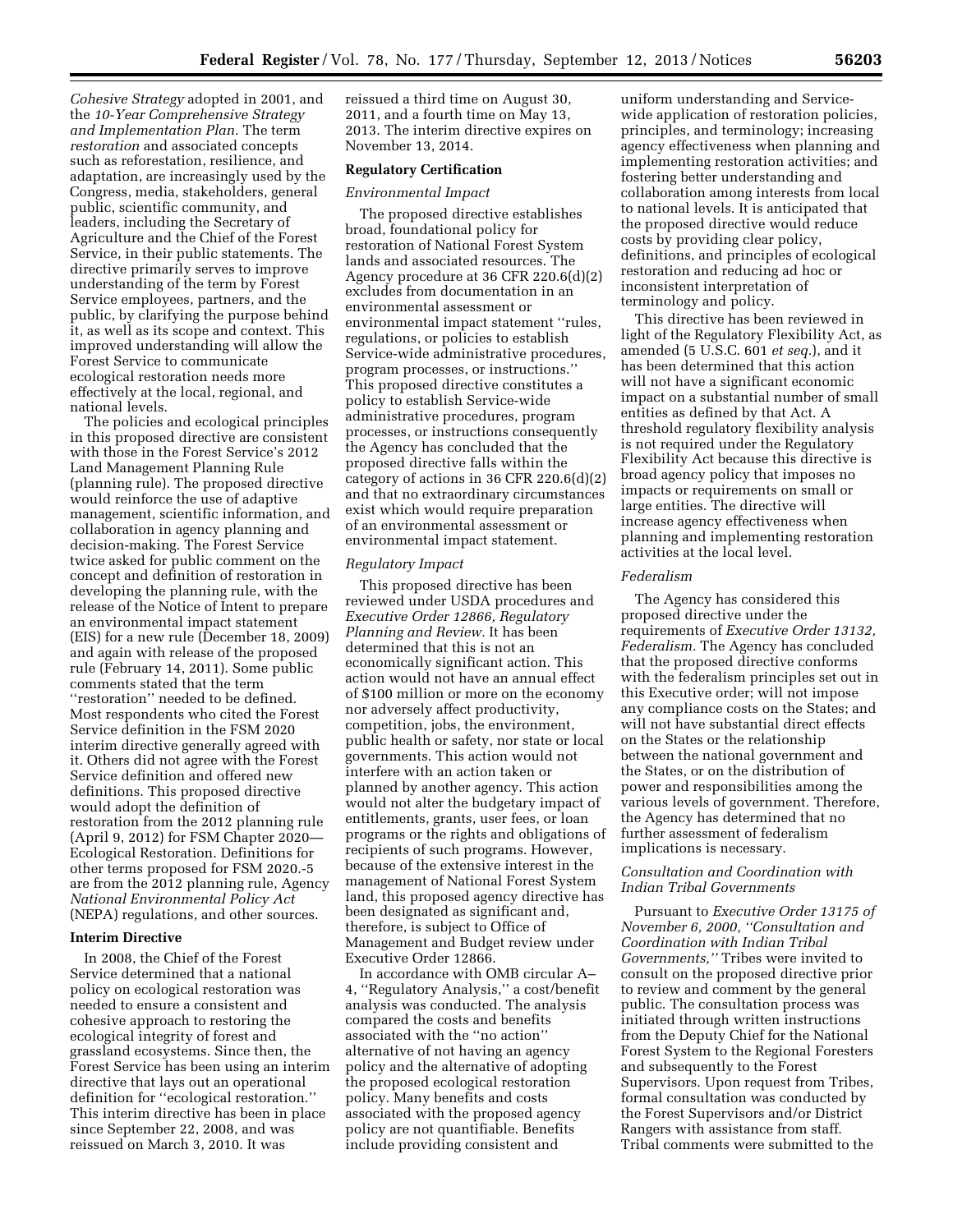Washington Office staff designated as lead for this proposed policy.

A limited number of responses were received during the course of the 120 day consultation period, and used in the formulation of policy or otherwise considered. Comments were in support of the directive. Some expressed the opinion that the directive did not represent any change from current Agency practices. One comment suggested that the ecological restoration policy should include identification and removal of stressors (often human uses) as part of any restoration activity. The suggestion was incorporated into the policy section at 2020.3.

Implementation of this directive primarily occurs at the local level (national forest or grassland unit) through land management planning and project-level planning and accomplishment. When local actions are initiated, another level of consultation would occur among Tribes and forest and grassland units because it is at that more local level that site-specific ecological restoration goals and objectives are established. Also, at that level the design and effects of restoration activities are most effectively managed in relation to the Agency's tribal trust responsibilities and Indian tribal treaty rights to assure Tribal interests are respected.

The proposed directive establisheses broad, foundational policy for ecological restoration of National Forest System (NFS) lands and associated resources but does not directly affect the occupancy and use of NFS land. The Agency has assessed the impact of this proposed directive on Indian Tribes through Tribal consultation and has determined that it does not have substantial direct or unique effects on one or more Indian Tribes, on the relationship between the Federal Government and Indian Tribes, or on the distribution of power and responsibilities between the Federal Government and Indian Tribes. The Agency has also determined that this proposed directive does not impose substantial direct compliance costs on Indian tribal governments or preempt tribal law.

#### *No Takings Implications*

This proposed directive has been analyzed in accordance with the principles and criteria contained in *Executive Order 12630, Governmental Actions and Interference with Constitutionally Protected Property Rights,* and it has been determined that the proposed directive does not pose the risk of a taking of protected private property.

## *Civil Justice Reform*

This proposed directive has been reviewed under *Executive Order 12988 ''Civil Justice Reform.''* After adoption of this proposed directive, (1) All state and local laws and regulations that conflict with this proposed directive or that would impede full implementation of this directive would be preempted; (2) no retroactive effect would be given to this proposed directive; and (3) the proposed directive would not require the use of administrative proceedings before parties could file suit in court challenging its provisions.

## *Unfunded Mandates*

Pursuant to Title II of the Unfunded Mandates Reform Act of 1995 (2 U.S.C. 1531–1538), signed into law on March 22, 1995, the Agency has assessed the effects of this proposed directive on State, local, and Tribal governments and the private sector. This proposed directive does not compel the annual expenditure of \$100 million or more by any State, local, or Tribal government in the aggregate or by anyone in the private sector. Therefore, a statement under section 202 of the act is not required.

#### *Energy Effects*

This proposed directive has been reviewed under *Executive Order 13211, Actions Concerning Regulations That Significantly Affect Energy Supply, Distribution, or Use.* It has been determined that this proposed directive does not constitute a significant energy action as defined in the Executive order.

## *Controlling Paperwork Burdens on the Public*

This proposed directive does not contain any additional record keeping or reporting requirements or other information collection requirements as defined in 5 CFR part 1320 that are not already required by law and already approved for use, and, therefore, imposes no additional paperwork burden on the public. Accordingly, the review provisions of the Paperwork Reduction Act of 1995 (44 U.S.C. 3501 *et seq.*) and its implementing regulations at 5 CFR part 1320 do not apply.

#### **Forest Service Manual**

The Forest Service is seeking comment on the proposed policy being established in Forest Service Manual 2020 as follows:

## **Chapter 2020—Ecological Restoration**

FSM 2020 provides foundational policy when ecological restoration is employed to manage National Forest System lands. This directive reaches

across all program areas and activities applicable to management of National Forest System lands and resources so as to ensure integration and coordination at all levels and within all organizational units.

#### *2020.1—Authority*

The authority for restoring National Forest System lands derives from many laws enacted by Congress that define the purpose of national forests and grasslands. These are cited throughout the Forest Service Manual and Handbooks. FSM 1010 lists the most significant laws and provides guidance on where to obtain copies of them.

The history of Federal policies, treaties, statutes, court decisions, and Presidential direction regarding Indian Tribes and tribal rights and interests is extensive. FSM 1563.01a through 1563.01i set out the legal authorities relevant to Forest Service relationships with Tribes.

The President issued direction through several Executive orders relevant to protection of resources or restoration of ecosystem processes and functions. Also, numerous regulations governing the sustainable management and restoration of National Forest System lands are found in the Code of Federal Regulations under Title 36, Chapter II, Parts 200–299.

#### *2020.11—Laws*

The principal statutes governing the management and restoration of National Forest System lands include, but are not limited to, the following statutes. Except where specifically stated, these statutes apply to all National Forest System lands and resources.

1. *Organic Administration Act* (at 16 U.S.C. 475, 551). States the purpose of the national forests, and directs their control and administration to be in accord with such purpose, that is, ''[n]o national forest shall be established, except to improve and protect the forest within the boundaries, or for the purpose of securing favorable conditions of water flows, and to furnish a continuous supply of timber for the use and necessities of citizens of the United States.'' Authorizes the Secretary of Agriculture to ''make such rules and regulations . . . to preserve the [national] forests from destruction.''

2. *Weeks Act,* as amended (at 16 U.S.C. 515, 552). Authorizes the Secretary of Agriculture to enter into agreements with States for the purpose of conserving forests and water supply, and to acquire forested, cutover, or denuded lands within the watersheds of navigable streams to protect the flow of these streams or for the production of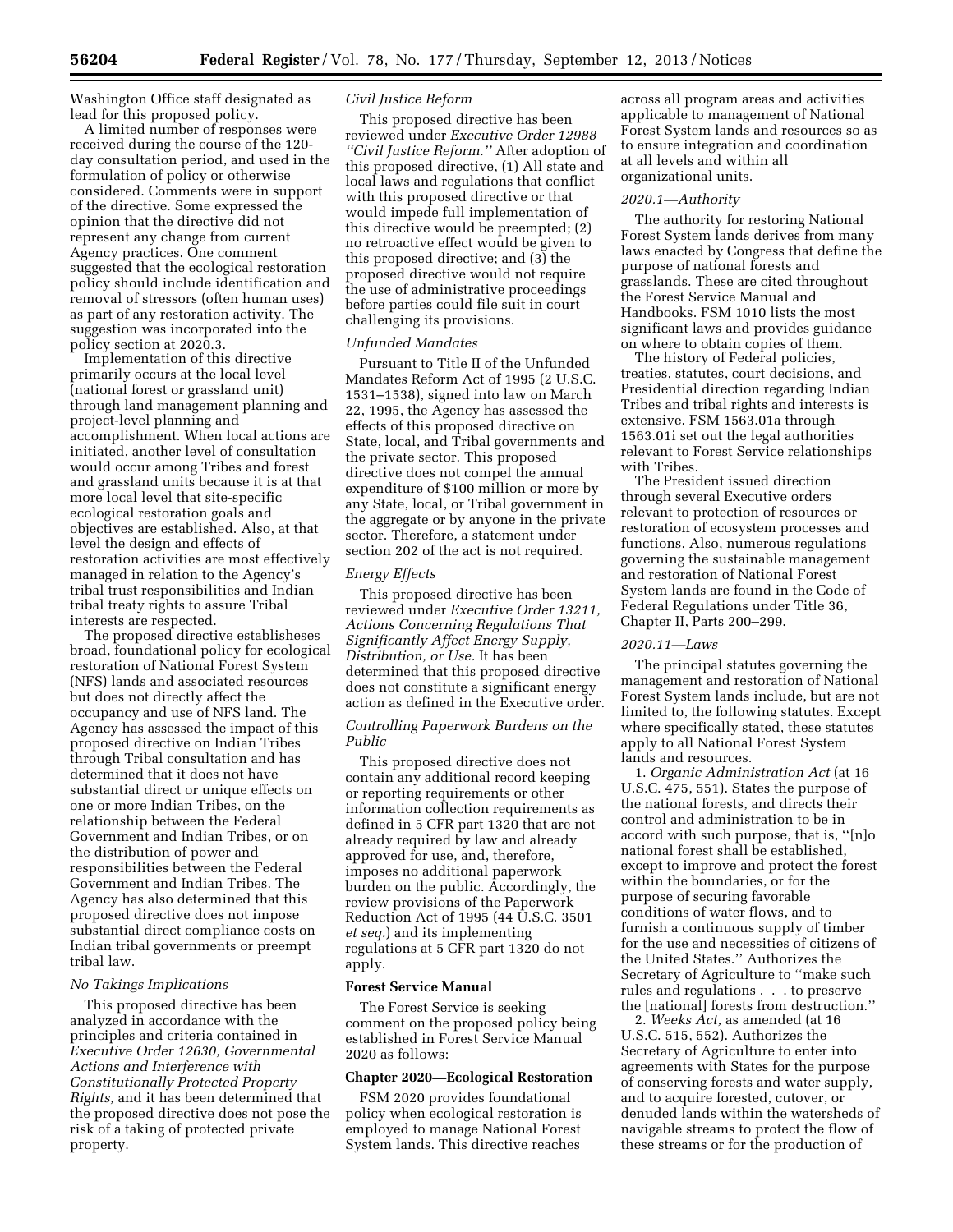timber, with the consent of the State in which the land lies.

3. *Knutson-Vandenberg Act* (16 U.S.C. at 576b). Specifies that the Secretary may require any purchaser of national forest timber to make deposits of money in addition to the payments for the timber, to cover costs incurred to the United States. These costs include planting, sowing with tree seeds, and cutting, destroying, or otherwise removing undesirable trees or other growth, on the national forest land cut over by the purchaser. The monies are used to improve the future stand of timber, or to protect and to improve the future productivity of the renewable resources of the forest land in such sale area.

4. *Anderson-Mansfield Reforestation and Revegetation Joint Resolution Act of 1949* (at 16 U.S.C. 581j and 581 j(note)). States the policy of the Congress to accelerate and provide a continuing basis for the needed reforestation and revegetation of national forest lands and other lands under Forest Service administration or control, for the purpose of obtaining stated benefits (timber, forage, watershed protection, and benefits to local communities) from the national forests.

5. *Granger-Thye Act* (16 U.S.C. at 580g–h). Section 12 authorizes the Secretary to use a portion of grazing fees for range improvement projects on NFS lands. Among the specific types of projects mentioned are artificial revegetation, including the collection or purchase of necessary seed and eradication of poisonous plants and noxious weeds, in order to protect or improve the future productivity of the range (16 USC 580h). Section 11 of the Act authorizes the use of funds for certain types of rangeland improvement projects outside of NFS lands under certain circumstances (16 USC 580g).

6. *Sikes Act* (16 U.S.C. at 670g). Section 201 directs the Secretary of Agriculture, in cooperation with State agencies, to plan, develop, maintain, coordinate, and implement programs for the conservation and rehabilitation of wildlife, fish, and game species. Such programs include specific habitat improvement projects on public land under the Secretary's jurisdiction.

7. *Multiple-Use Sustained-Yield Act of 1960* (16 U.S.C. 528–531). States that the National Forests are to be administered for outdoor recreation, range, timber, watershed, and wildlife and fish purposes, and adds that the establishment and maintenance of wilderness areas are consistent with this Act. This Act directs the Secretary to manage renewable surface resources of the national forests for multiple use and

sustained yield of the several products and services obtained therefrom. Multiple use means the management of all the various renewable surface resources of the national forests in the combination that will best meet the needs of the American people; providing for periodic adjustments in use to conform to changing needs and conditions; and harmonious and coordinated management of the resources without impairment of the productivity of the land. Sustained yield of the several products and services means achieving and maintaining in perpetuity a high-level annual or regular periodic output of renewable resources without impairment of the productivity of the land.

8. *Wilderness Act* (16 U.S.C. 1131 et seq.). Requires the Secretary of Agriculture to administer certain congressionally designated National Forest System lands as wilderness. The Act directs the protection and preservation of wilderness areas in their natural state, primarily affected by nature and not man's actions. The Act allows certain management actions that would otherwise be prohibited in wilderness ''as necessary to meet minimum requirements for the administration of the area for the purpose of the Act,'' and also provides that ''such measures may be taken as may be necessary in the control of fire, insects, and diseases, subject to such conditions as the Secretary deems desirable.'' 16 U.S.C. 1133 (c),(d).

9. *Wild and Scenic Rivers Act* (16 U.S.C. 1271–1287). Establishes the National Wild and Scenic Rivers System, and policy for managing designated rivers and designating additions to the system. The Act prescribes for designated rivers and their immediate environments the protection and enhancement of their free-flowing character, water quality, and outstandingly remarkable scenic, recreational, geologic, fish and wildlife, historic, cultural, or other similar values. Streams eligible for inclusion in the system must be in free-flowing condition or have been restored to this condition. The Act authorizes the Secretary of Agriculture to plan for, protect, and manage river resources, and take such actions as necessary to protect rivers in accordance with the act, including cooperating with EPA and the appropriate State water pollution control agencies for the purpose of eliminating or diminishing the pollution of waters.

10. *National Environmental Policy Act of 1969 (NEPA)* (16 U.S.C. 4321 et seq.). Declares it is the policy of the Federal Government to encourage a

''productive and enjoyable harmony between humans and their environment,'' and fulfill the social, economic, and other requirements of present and future generations of Americans. The Act requires agencies proposing major federal actions significantly affecting the quality of the human environment to prepare a detailed statement on the environmental impacts of the proposed action, unavoidable adverse environmental impacts, alternatives to the action proposed, the relationship between local short-term uses of the environment and the maintenance and enhancement of long-term productivity, and any irreversible and irretrievable commitments of resources which would be involved if the proposed action is implemented. The Act also provides that for any proposal which involves unresolved conflicts concerning alternative uses of available resources, an agency must study, develop, and describe appropriate alternatives to recommended courses of action.

11. *Endangered Species Act of 1973*  (16 U.S.C. 1531–1544, as amended). States its purposes are to provide a means whereby the ecosystems upon which endangered species and threatened species depend may be conserved, and provide a program for the conservation of such endangered species and threatened species. Federal agencies are to use their authorities in furtherance of the purposes of the ESA by carrying out programs for the conservation of threatened and endangered species. Under the Act, ''conserve'' means to use methods and procedures necessary to bring any endangered or threatened species to the point at which the measures provided under the Endangered Species Act are no longer necessary. Federal agencies must also ensure that their actions are not likely to jeopardize threatened or endangered species or result in the destruction or adverse modification of critical habitat designated for them.

12. *Magnuson-Stevens Fishery Conservation and Management Act of 2006* (16 U.S.C. 1855, as amended). States each Federal agency shall consult with the Secretary of Commerce with respect to any action authorized, funded, or undertaken, or proposed to be authorized, funded or undertaken by such agency that may adversely affect essential fish habitat identified under this Act. Essential fish habitats are those waters and substrates necessary to federally managed fish for spawning, breeding, feeding, or growth to maturity.

13. *Forest and Rangeland Renewable Resources Planning Act (RPA) of 1974,*  as amended by National Forest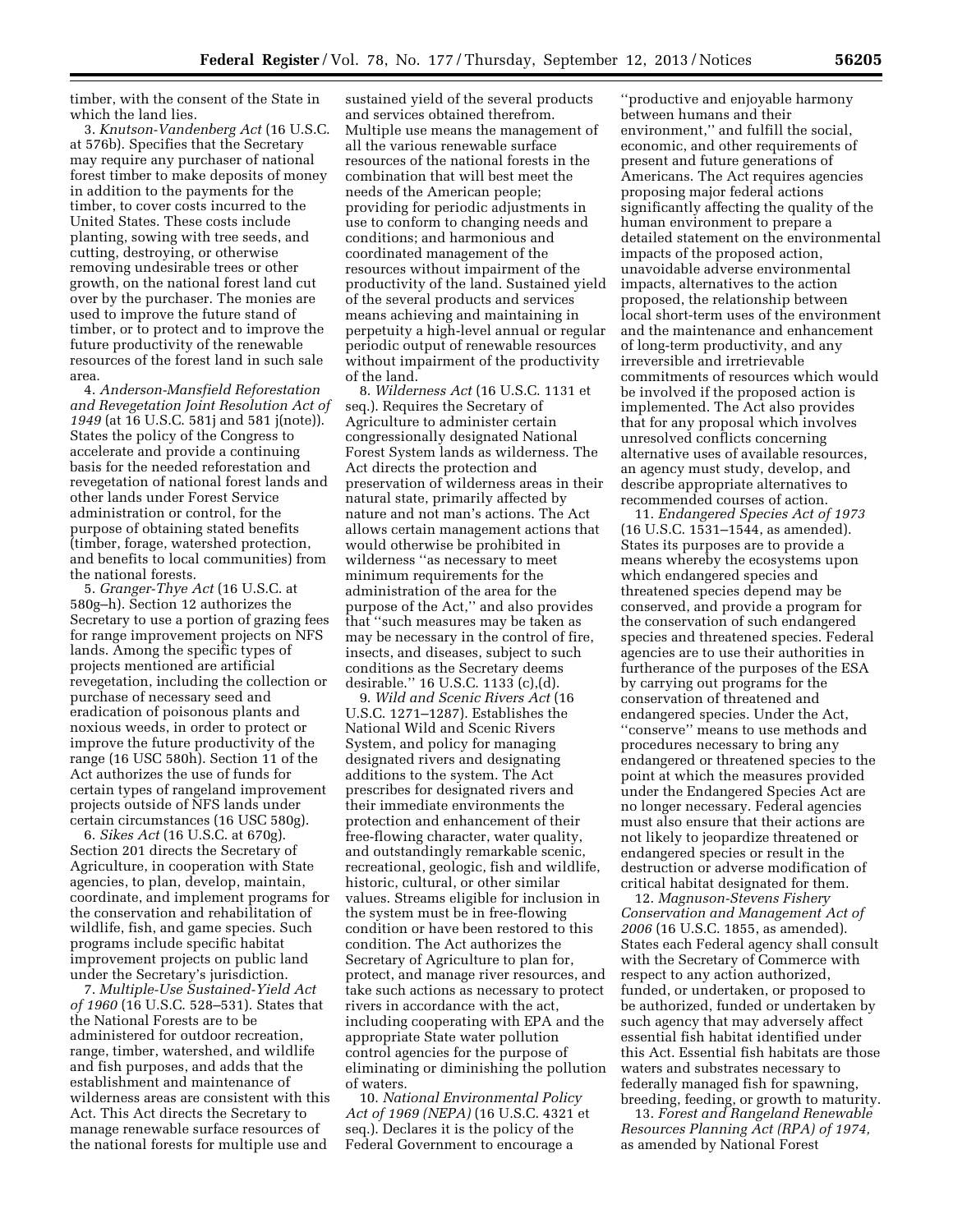Management Act (NFMA) of 1976 (16 U.S.C. 1600–1614, 472a). States that the development and administration of the renewable resources of the National Forest System are to be in full accord with the concepts for multiple use and sustained yield of products and services as set forth in the Multiple-Use Sustained-Yield Act of 1960. Establishes the policy of the Congress that all forested lands in the National Forest System be maintained in appropriate forest cover with species of trees, degree of stocking, rate of growth, and stand conditions designed to secure the maximum benefits of multiple use sustained yield management in accordance with land management plans. It sets forth the requirements for land and resource management plans for units of the National Forest System, including requiring guidelines to provide for the diversity of plant and animal communities based on the suitability and capability of the specific land area and within multiple use objectives.

14. *Clean Water Act* (33 U.S.C. 1251, 1254, 1323, 1324, 1329, 1342, 1344). Amends the Federal Water Pollution Control Act of 1972. The objective of the Act is to ''restore and maintain the chemical, physical, and biological integrity of the Nation's waters.'' Section 313 emphasizes Federal agency compliance with Federal, State, and local substantive and procedural requirements related to the control and abatement of pollution to the same extent as required of nongovernmental entities. (33 U.S.C. 1323.)

15. *Clean Air Act* (42 U.S.C. 7401, 7418, 7470. 7472, 7474, 7475, 7491, 7506, 7602). Section 169 A establishes a national goal to prevent any future, and remedy any existing, visibility impairment in certain wilderness areas the Forest Service manages (42 U.S.C. 7491). It also directs the Forest Service as a Federal land manager to protect air quality related values from man-made air pollution in these same areas. Section 118 obligates the Forest Service to comply with the Act's many provisions regarding abatement of air pollution to the same extent as any nongovernmental entity (42 U.S.C. 7418).

16. *North American Wetland Conservation Act* (16 U.S.C. 4401 (note), 4401–4413, 16 U.S.C. 669b (note)). Section 9 (U.S.C. 4408) directs Federal land managing agencies to cooperate with the Director of the U.S. Fish and Wildlife Service to restore, protect, and enhance the wetland ecosystems and other habitats for migratory birds, fish and wildlife within the lands and waters of each agency to the extent

consistent with the mission of such agency and existing statutory authorities.

17. *Healthy Forests Restoration Act (HFRA) of 2003* (16 U.S.C. 6501–6591). Provides processes for developing and implementing hazardous fuel reduction projects on certain types of ''at-risk'' National Forest System and Bureau of Land Management (BLM) lands, and also provides other authorities and direction to help reduce hazardous fuels and protect, restore, and enhance healthy forest and rangeland ecosystems.

18. *Stewardship End Result Contracting Projects* (16 U.S.C. 2104 (note)). Grants the Bureau of Land Management (BLM) and the Forest Service ten-year authority (to September 30, 2013) to enter into stewardship contracts or agreements to achieve agency land management goals and meet community needs.

19. *Tribal Forest Protection Act of 2004* (25 U.S.C. 3115a). Authorizes the Secretary of Agriculture and the Secretary of the Interior to enter into an agreement or contract with Indian tribes meeting certain criteria to carry out projects to protect Indian forest land or rangeland, including projects to restore Federal land that borders on or is adjacent to Indian forest land or rangeland.

#### *2020.12—Executive Orders*

Principal Executive orders relevant to ecological restoration are listed below.

1. *Executive Order 11514* issued March 5, 1970, as amended by E.O. 11991, issued May 24, 1977. Protection and enhancement of environmental quality (35 FR 4247, March 7, 1970; 42 FR 26967, May 25, 1977). This order states that the Federal Government shall provide leadership in protecting and enhancing the quality of the Nation's environment to sustain and enrich human life. This order provides for monitoring, evaluation, and control on a continuing basis of the activities of each Federal agency so as to protect and enhance the quality of the environment.

2. *Executive Order 11644* issued February 8, 1972. Use of off-road vehicles on the public lands. (37 FR 2877, February 9, 1972). Amended by E.O. 11989 issued May 24, 1977 and E.O. 12608 issued September 9, 1987. These orders require Federal agencies to develop and implement procedures that will ensure that the use of off-road vehicles on public lands will be controlled and directed so as to protect the resources of those lands, to promote the safety of all users of those lands, and to minimize conflicts among the various uses of those lands.

3. *Executive Order 11988* issued May 24, 1977. Floodplain management (42 FR 26951 (May 25, 1977)). This order requires that each agency shall provide leadership and take action to:

a. Minimize adverse impacts associated with the occupancy and modification of flood plains and reduce risks of flood loss;

b. Minimize impact of floods on human safety, health, and welfare; and

c. Restore and preserve the natural and beneficial values served by floodplains.

4. *Executive Order 11990* issued May 24, 1977. Protection of wetlands. (42 FR 26961, May 25, 1977). This order requires each agency to take action to minimize destruction, loss, or degradation of wetlands and to preserve and enhance the natural and beneficial values of wetlands.

5. *Executive Order 13112* issued February 3, 1999. Invasive Species. (64 FR 6183 (February 8, 1999)). This order requires Federal agencies whose actions may affect the status of invasive species to, among other things, respond to and control populations of invasive species and provide for restoration of native species and habitat conditions in ecosystems that have been invaded by non-native invasive species.

#### *2020.2—Objective*

The objectives of the Forest Service Ecological Restoration policy are to:

1. Reestablish and retain ecological integrity of National Forest System ecosystems and associated resources to achieve ecological sustainability and provide a broad range of ecosystem services.

2. Restore and maintain resilient ecosystems that will have greater capacity to withstand stressors and recover from disturbances, especially those under changing and uncertain environmental conditions and extreme weather events.

#### *2020.3—Policy*

1. All resource management programs have a responsibility for ecological restoration including, but not limited to, management of vegetation, water, wildland fire, fish, wildlife, and recreation. Management activities may range from monitoring resource conditions to manipulating terrestrial and aquatic ecosystems to assist in their recovery from the impacts of human uses.

2. Strategic plans, including the Forest Service Strategic plan, land and resource management plans, and area plans should include ecological restoration goals and objectives to reestablish ecological integrity and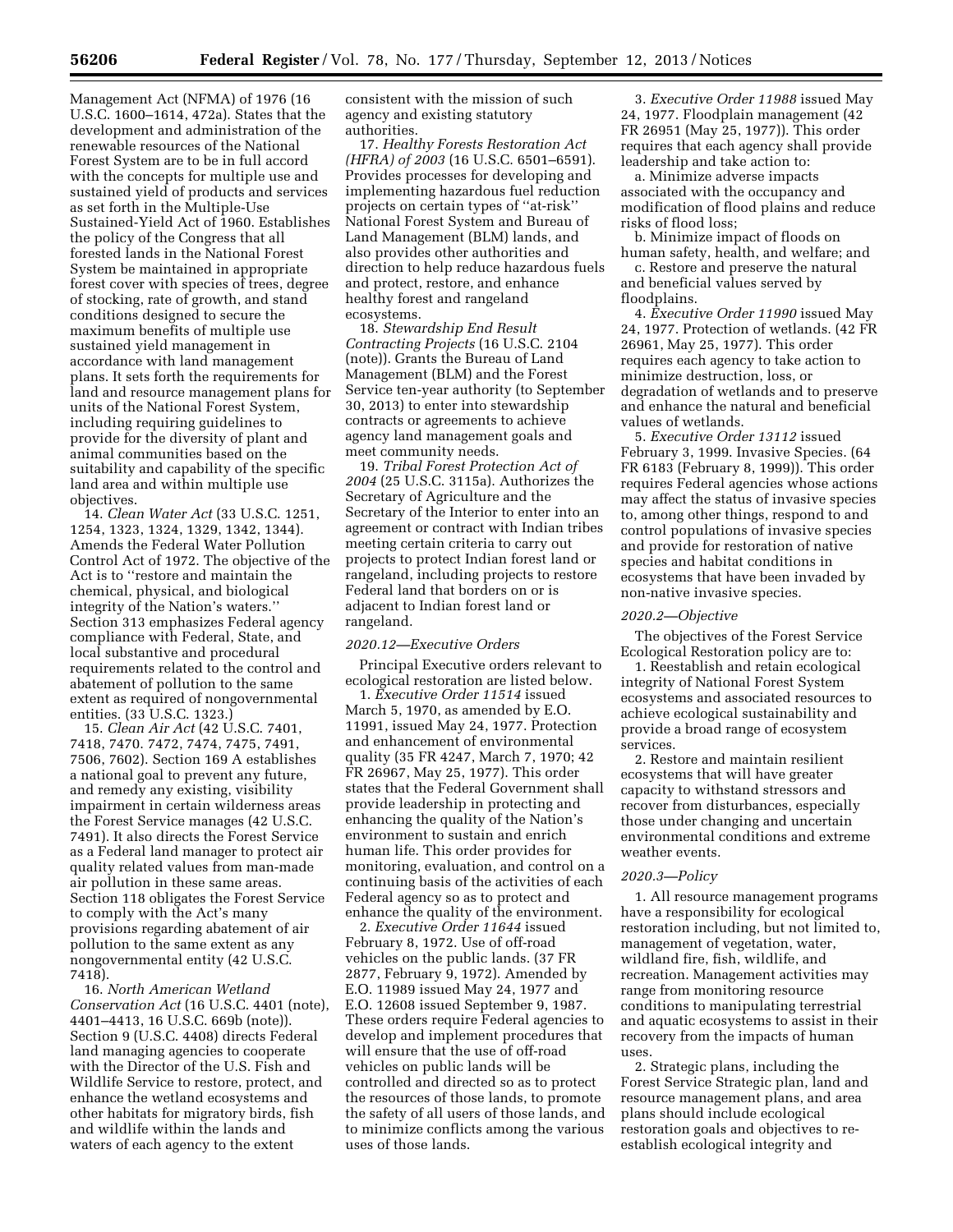maintain the adaptive capacity of ecosystems. Goals and objectives must be established within the framework defined by laws; Indian treaties and Tribal values and desires; regulations; public values and desires; natural range of variation (NRV); current and likely future ecological capabilities; a range of climate and other environmental change projections; the best available scientific information; and technical and economic feasibility to achieve desired conditions for National Forest System lands. Guidance and procedures for assessing ecological integrity and establishing goals and objectives for ecological restoration are included in Forest Service Handbook 1909.12, chapter 40. The directives for implementing the 2012 Land and Resource Management Planning Rule are being revised to include direction for ecological restoration consistent with the new planning rule.

3. Ecological restoration activities should be planned, authorized, implemented, monitored, and evaluated within the context of the NRV, current and desired conditions, and the potential for future changes in environmental conditions due to climate change and human uses. Some ecosystems may be damaged to such an extent that restoration may not be ecologically or economically possible. Where an environment has been irreversibly altered, restoration goals and activities will need to be adjusted accordingly to management ecosystems so that they are sustainable.

4. Where appropriate, ecological restoration should be integrated into resource management programs and projects to achieve complementary or synergistic results. Primary elements of an integrated approach are identification and elimination or reduction of stressors that degrade or impair ecological integrity. An integrated approach includes, where appropriate, taking actions that ensure long-term resilience even though there may be localized short-term adverse effects.

5. Resource managers shall consider collaboration across ownerships and jurisdictions to develop and achieve landscape-scale restoration objectives. Collaboration must include public involvement and consultation with Indian Tribes to effectively achieve restoration objectives.

6. Within existing authorities, revenue from commercial uses of natural resources may be used to help fund restoration activities.

7. Adaptive management, monitoring, and evaluation are essential for

effectively achieving ecological restoration goals.

## *2020.4—Responsibility*

*2020.41—Chief* 

#### The Chief:

1. Retains overall authority over and responsibility for establishing national policy for ecological restoration of disturbed sites and degraded ecosystems.

2. Promotes cooperation and coordination between the Forest Service and other Federal agencies; State, Tribal and local governments; industry; partners; and the public for the development of restoration objectives.

3. Provides leadership across deputy areas to ensure the application of restoration, climate change, and risk management science is integrated into all Forest Service program areas.

# *2020.42—Deputy Chief for National Forest System (NFS)*

The Deputy Chief, NFS, is delegated the authority and responsibility for restoration of NFS lands in conformance with applicable Federal law, regulation, and policy. The Deputy Chief provides coordination across NFS program areas to ensure integrated and complementary program delivery. Authorities not delegated in the following sections to the regional foresters, forest and grassland supervisors, and district rangers are reserved to the Deputy Chief, NFS.

#### *2020.43—Washington Office Staff Directors*

All Washington Office staff directors are delegated authority by the Chief and deputy chiefs to plan, develop, administer, monitor, and evaluate assigned programs. In carrying out this authority as it relates to strategic planning, staff directors shall be responsible for developing, executing, monitoring, reporting, and overseeing their program and activity areas incorporating, where appropriate, specific integrated ecological restoration policies and principles consistent with the authorities described in detail in their specific program titles, chapters, and sections of the Forest Service Manual.

#### *2020.44—Regional Forester*

Regional foresters are responsible for: 1. Establishing regional policy for ecological restoration consistent with

national policy. 2. Establishing direction and policy to

ensure ecological restoration is integrated into regional programs and land management plans.

3. Coordinating with counterparts in other Federal agencies; State, county, and Tribal governments; private industry; and the public when developing and implementing ecological restoration programs and activities.

4. Delegating to forest and national grassland supervisors the authority to restore National Forest System lands.

# *2020.45—Forest and Grassland Supervisors*

Forest and Grassland supervisors are responsible for:

1. Implementing forest and grassland programs consistent with national and regional policy for ecological restoration.

2. Ensuring ecological restoration is considered and integrated, as appropriate, into forest and grassland programs and the land management plan.

3. Coordinating with counterparts in other Federal agencies; State, county, and Tribal governments; private industry; and the public when planning and implementing ecological restoration programs.

#### *2020.46—District Ranger*

District rangers are responsible for development and approval of ecological restoration projects and to ensure they are consistent with national, regional, and forest policies.

#### *2020.5—Definitions*

*Adaptive capacity.* The ability of ecosystems to respond, cope or adapt to disturbances and stressors, including environmental change, to maintain options for future generations. Adaptation includes, but is not limited to, maintaining primary productivity and basic ecological functions such as hydrologic and nutrient cycling. Adaption occurs primarily by organisms altering their interactions with the physical environment and other organisms. As applied to ecological systems, adaptive capacity is determined by:

1. Genetic diversity within species in ecosystems, allowing for selection of individuals with traits adapted to changing environmental conditions.

2. Biodiversity within the ecosystem, both in terms of species richness and relative abundance, which contributes to functional redundancies.

3. The heterogeneity and integrity of ecosystems occurring as mosaics within broader-scaled landscapes or biomes, making it more likely that some areas will escape disturbance and serve as source areas for re-colonization.